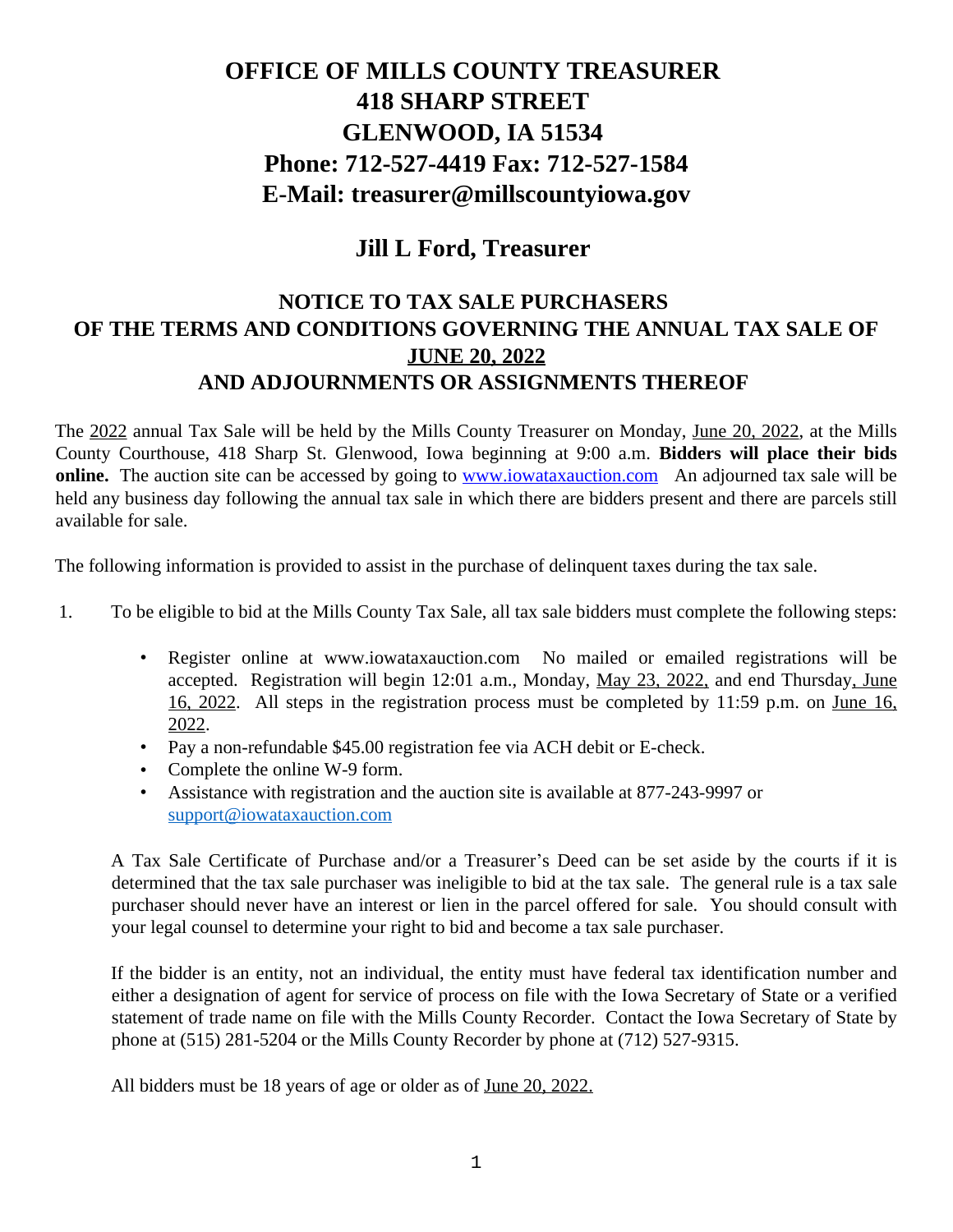A W-9 form must be completed electronically by the registration deadline. This information is required to issue an accurate 1099-INT form to each certificate holder earning cumulative interest equal to or in excess of \$600.00 during the calendar year. This information will also be submitted to the Internal Revenue Service and may be needed when filing your Federal and State Income Tax returns.

2. The Delinquent Tax List for Mills County will be published the week of <u>May 30th</u> in the following newspaper: The Malvern Leader /Beacon- Enterprise 108 W 4th St. P O Box 129 Malvern, IA 51551 712-624-8512

 The parcels on the published list will also be available for review on the auction site by Friday June 3rd. The auction site can be accessed by going to **www.iowataxauction.com**. [Y](http://www.iowataxauction.com/)ou must complete the registration process in order to access the data.

3. All parcels shown in the publication are offered for sale except those that (1) have been paid after the publication; (2) those withheld due to bankruptcy laws prohibiting the sale.

Bids can be uploaded prior to the start of the sale but will not be applied until the sale opens at 9:00 a.m. on Monday, June 20<sup>th</sup>, 2022. The auction site can be accessed by going to [www.iowataxaucton.com.](http://www.iowataxaucton.com/) All parcels will be listed in the order they were published. The delinquent taxes on each parcel will be offered for sale to all bidders beginning with a 100% undivided interest. "Bid Downs" will range in whole percentage points from 99% to 1%. Mills County will not be utilizing batches.

When the sale closes at 10:30 a.m., a tax sale certificate for each parcel will be awarded to the bidder that designates the smallest percentage for the total amount due. If two or more bidders have placed an equal bid and the bids are the smallest percentage offered, the successful bidder will be selected by using a random selection process.

All bids must be in good faith. All bids placed, whether intentional or not, are the responsibility of the bidder and may not be withdrawn.

4. Successful bidders will receive an invoice when the sale has closed. **An ACH debit for the total amount due will automatically initiate from the account designated for the payment of registration fees.** The total amount due will include all delinquent taxes, special assessments, interest, special assessment collection fees, publishing costs, and a certificate fee in the amount of \$20.00 for each certificate purchased.

If a tax sale bidder's payment is not honored, the bidder will have 3 business days following notification from the Treasurer to repay with **GUARANTEED FUNDS** or the tax sale certificate(s) purchased will be canceled. A \$30.00 service fee will be assessed on any payments returned due to insufficient funds. The County Treasurer reserves the right to require guaranteed funds for any future payments from the tax sale bidder.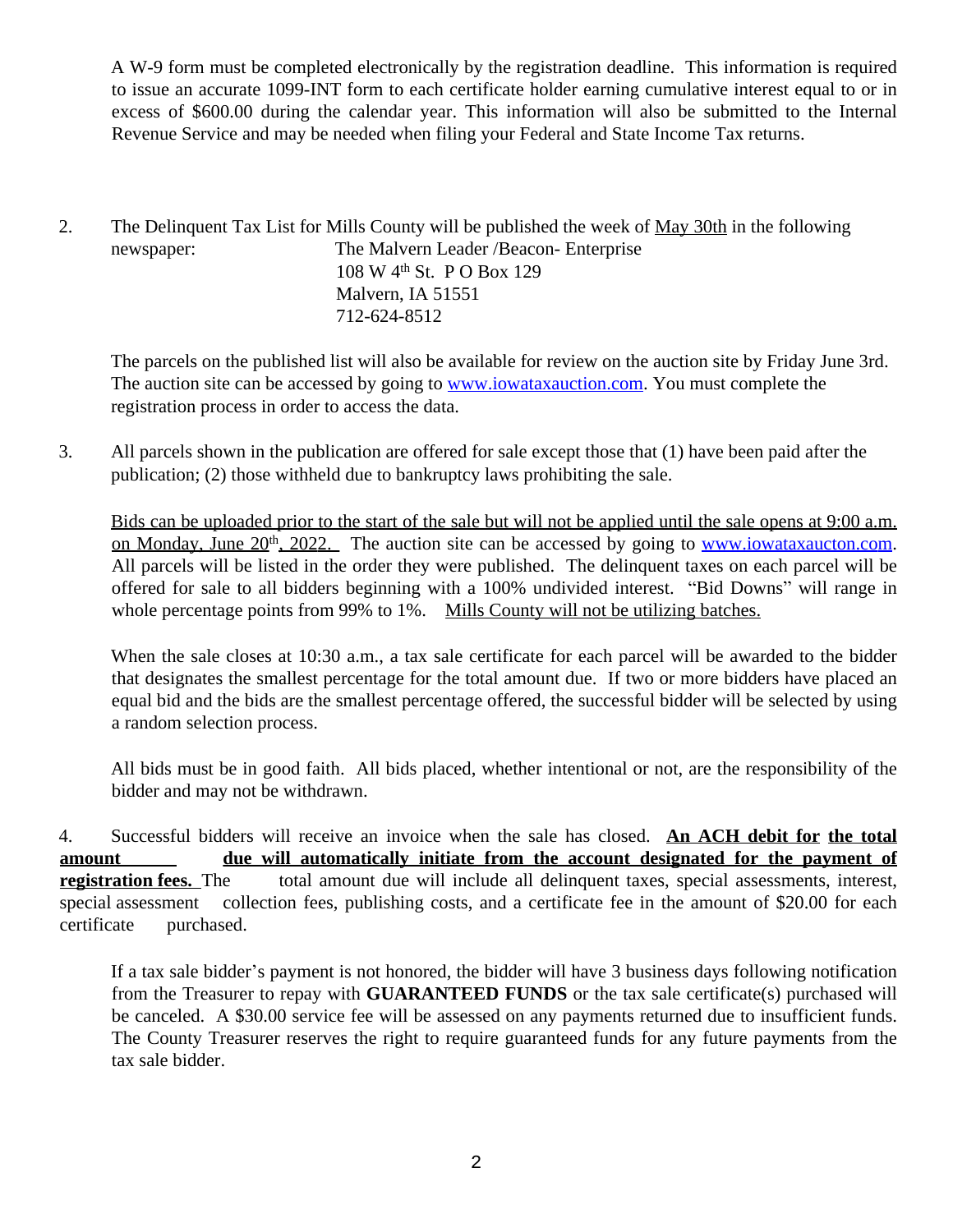5. Please allow 7 to 15 days to receive your certificate copy(ies). This allows the Treasurer's staff time to complete posting of records, editing of certificates, and balancing of the proceeds received from the tax sale.

The tax sale certificate is assignable by endorsement and entry in the county system in the office of the County Treasurer from which the certificate was issued. For each assignment transaction, the Treasurer shall charge the assignee an assignment transaction fee of \$100.00 to be deposited to the county general fund. The assignment transaction fee shall not be added to the amount necessary to redeem.

6. The tax sale certificate of purchase does not convey title to the purchaser. The titleholder of record or other interested party retains the right to redeem within a specified period of time, depending on the type of tax sale. If the tax sale remains unredeemed after this period has expired, the purchaser may begin the process to obtain a Tax Deed to the parcel.

#### **REGULAR TAX SALE**

The 90-day Notice of Right of Redemption may be issued after one year and nine months from the date of the tax sale. (Parcels eligible for regular tax sale have been advertised only once.)

#### **PUBLIC BIDDER TAX SALE**

The 90-day Notice or Right of Redemption may be issued nine months from the date of the tax sale. (Parcels eligible for public bidder tax sale have been advertised for two years and are indicated with an asterisk (\*) on the tax sale list.)

#### **FAILURE TO OBTAIN DEED – CANCELLATION OF SALE**

After three years, have elapsed from the time of the tax sale, and the holder of a certificate has not filed an affidavit of service under Iowa Code Section 447.12, the Treasurer will cancel the tax sale certificate.

- 7. The Treasurer is required to notify the titleholder of record of the tax sale acquisition.
- 8. A tax sale purchaser may pay subsequent taxes and special assessments on the same parcel on which s/he holds the tax sale certificate. **Please note, the Mills County Treasurer's Office requires all subsequent payments be made online at [www.iowatreasurer.org](http://www.iowatreasurer.org)**. To access the subsequent tax payment module, select login from the Tax Sale menu at www.jowatreasurer.org After logging in, you will be able to access a list of parcels on which you hold a tax sale certificate. It is the investor's responsibility to review the list and confirm all applicable parcels are included in the online portfolio. You can select the items you want to pay and submit payment by ACH debit. A non-refundable fee of \$0.25 per parcel applies. Please contact our office if you need additional assistance.

Taxes for a subsequent year may be paid beginning one month and fourteen days following the date from which an installment becomes delinquent. Only items delinquent in the current fiscal year or prior may be paid as a "subsequent payment". Special assessments due in future years cannot be paid until the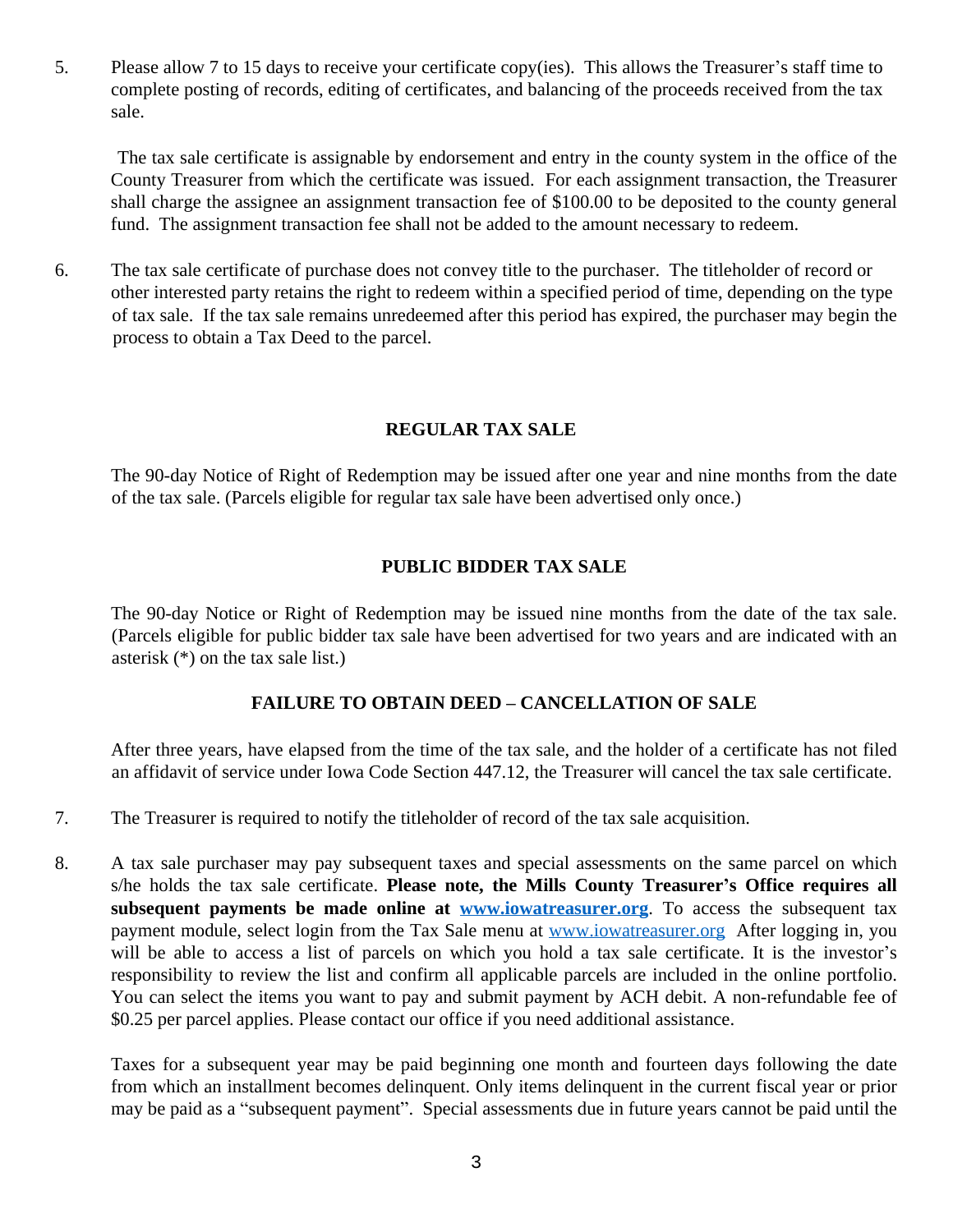fiscal year in which they become due. Failure to report subsequent payments will result in their omission from the redemption calculation.

- 9. A redemption is not valid unless received by the Treasurer prior to the close of business on the 90th day from the date of completed service (except County held certificates). A redeemed tax sale will include the following:
	- a. The original tax sale amount, including the certificate fee paid by the purchaser at the time of the sale.
	- b. Interest in the amount of 2% per month calculated against the amount, for which the parcel was sold, including the amount paid for the certificate or purchase. Each fraction of a month is counted as whole month.
	- c. Subsequent tax payments paid by the purchaser and added to the amount of the sale, with interest in the amount of 2% per month. Each fraction of a month is counted as a whole month.
	- d. For certificates sold on or after June 1, 2005, the cost of serving the notice, including the cost of sending certified mail notices, and the cost of publication under section 447.10, if publication is required, shall be added to the amount necessary to redeem. The cost of a record search, not to exceed \$300.00, shall also be added to the amount necessary to redeem if the search is performed by an abstracter who is an active participant in the title guaranty program under section 16.91 or by an attorney licensed to practice law in the State of Iowa. Copies of the lien search bill and certified mailing must be included for 90 days' notice to begin and the cost to be added. Costs filed with the Treasurer after redemption has been made shall not be collected by the Treasurer. However, the certificate holder may pursue collection through a court action against the parcel owner.

Costs incurred by the tax sale certificate holder may not be filed prior to the filing of the affidavit of service with the Treasurer.

10. The purchaser is responsible for checking parcels on which s/he holds the certificate of purchase for redemption.

Upon redemption of a tax sale certificate, the Treasurer's office will issue a check for the redemption amount, less the amount collected for any applicable redemption fees. The purchaser will receive a check by mail and a copy of the redemption certificate, with a breakdown of the total amount of the redemption. The redemption certificate should be retained for income tax purpose.

If the original certificate of purchase has been lost or destroyed, a duplicate can be obtained from the Treasurer's Office at a cost of \$20.00.

In the event you have been reimbursed for a redemption and the tax sale redeemer's check is not honored, you will be required to return the funds to the Treasurer's Office. The Tax Sale certificate will be returned to you and the redemption will be canceled. The Tax Sale will be reinstated as of the original sale date. A subsequent redemption will be calculated from the date of the sale to the date of repayment.